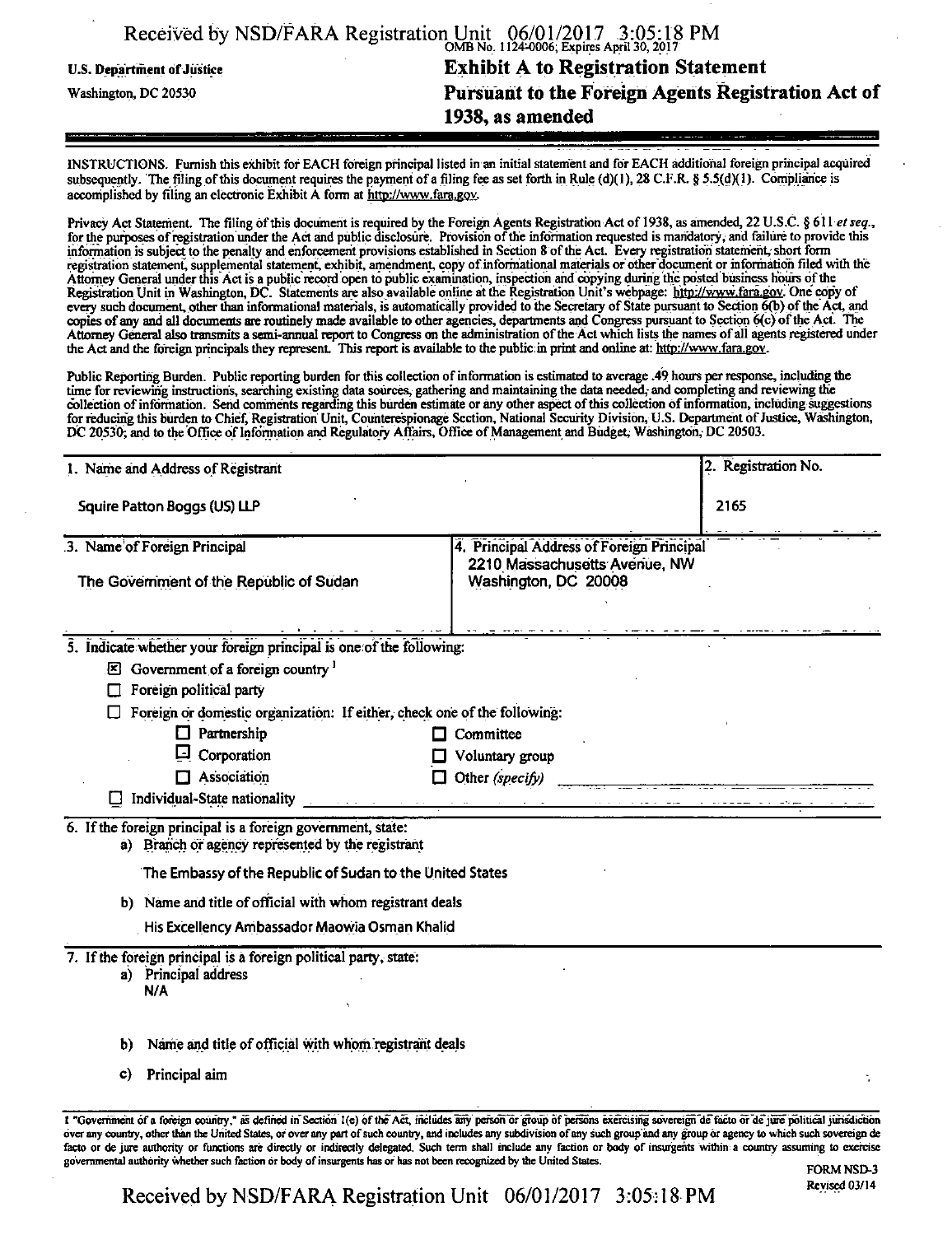8. If the foreign principal is not a foreign government or a foreign political party:

a) State the nature of the business or activity of this foreign principal.

N/A

| Yes $\Box$ No $\Box$ |
|----------------------|
| Yes $\Box$ No $\Box$ |
| Yes $\Box$ No $\Box$ |
| Yes $\Box$ No $\Box$ |
| Yes $\Box$ No $\Box$ |
| Yes $\Box$ No $\Box$ |
|                      |

9. Explain fully all items answered "Yes" in Item 8(b). (If additional space is needed, a full insert page must be used.) N/A

10. If the foreign principal is an organization and is not owned or controlled by a foreign government, foreign political party or other foreign principal, state who owns and controls it.

N/A

 $\overline{\phantom{a}}$ 

## **EXECUTION**

In accordance with 28 U.S.C. § 1746, the undersigned swears or affirms under penalty of perjury that he/she has read the infonnation set forth in this Exhibit A to the registration statement and that he/she is familiar with the contents thereof and that such contents are in their entirety true and accurate to the best of his/her knowledge and belief.

| Date of Exhibit A | Name and Title                              | - - -<br>Signature        |  |
|-------------------|---------------------------------------------|---------------------------|--|
| 5/31/2017<br>--   | <b>Edward J. Newberry, Managing Partner</b> | Edward J. Newberry<br>Isl |  |

 $\ddot{\phantom{1}}$ 

Received by NSD/FARA Registration Unit 06/01/2017 3:05:18 PM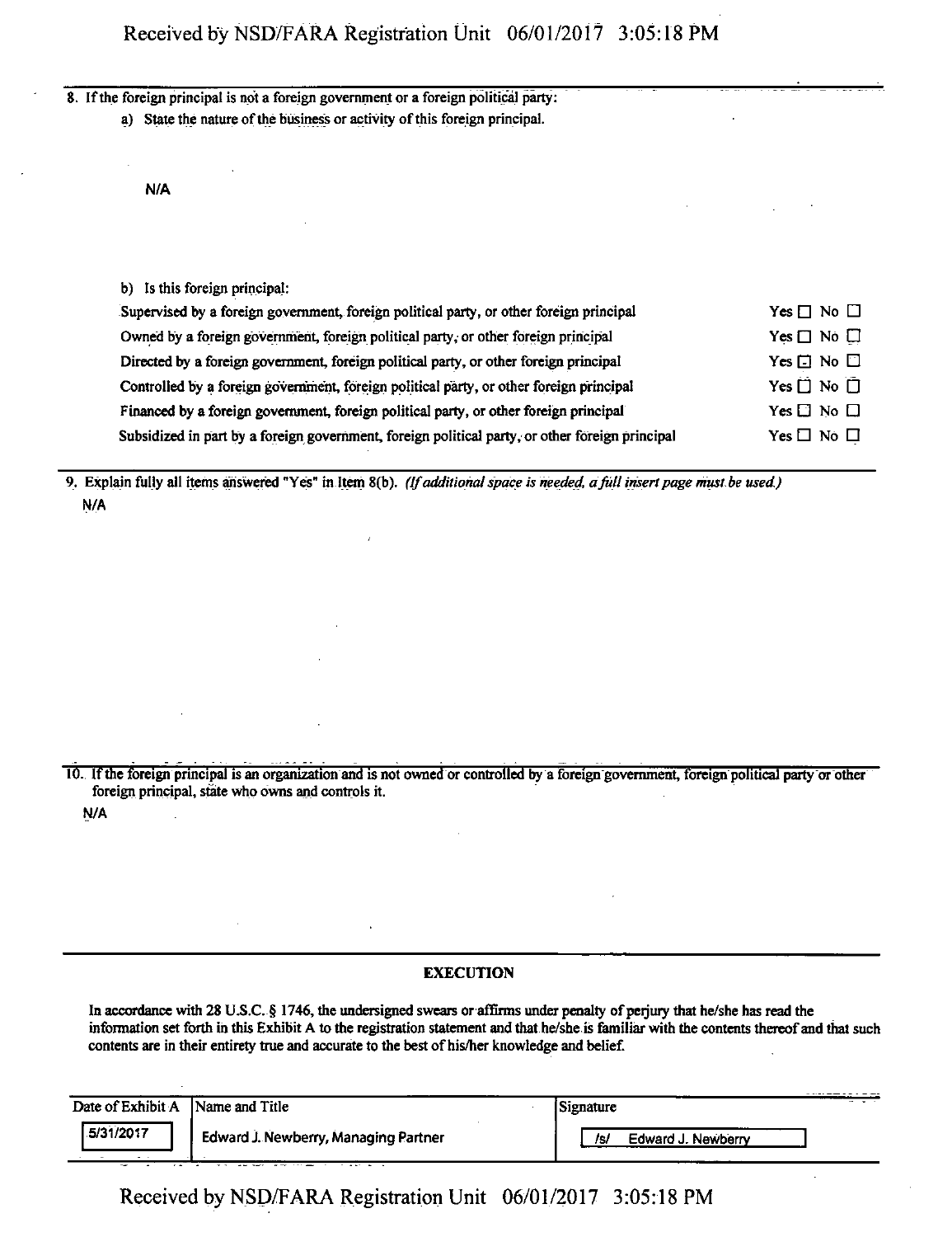|                            | Received by NSD/FARA Registration Unit 06/01/2017 3:05:15 PM<br>OMB No. 1124-0004; Expires April 30, 2017 |
|----------------------------|-----------------------------------------------------------------------------------------------------------|
| U.S. Department of Justice | <b>Exhibit B to Registration Statement</b>                                                                |
| Washington, DC 20530       | Pursuant to the Foreign Agents Registration Act of                                                        |
|                            | 1938, as amended                                                                                          |

INSTRUCTIONS. A registrant must furnish as an Exhibit B copies of each written agreement and the terms and conditions of each oral agreement with his foreign principal, including all modifications of such agreements, or, where no contract exists, a full statement of all the circumstances by reason of which the registrant is acting as an agent ofa foreign principal. Compliance is accomplished by filing an electronic Exhibit B form at http://www.fara.gov.

Privacy Act Statement. The filing of this document is required for the Foreign Agents Registration Act of 1938, as amended, 22 U.S.C. § 611 et seq., for the purposes of registration under the Act and public disclosure. Provision of the mformation requested is mandatory, and failure to provide the infonnation is subject to the penalty and enforcement provisions established in Section 8 of the Act. Every registration statement, short form registration statement, supplemental statement, exhibit, amendment, copy of informational materials or other document or infonnation filed with the Attorney General under this Act is a public record open to public examination, inspection and copying during the posted business hours of the Registration Unit in Washington, DC. Statements are also available online at the Registration Unit's webpage: http://www.fara.gov. One copy of every such document, other than informational materials, is automatically provided to the Secretary of State pursuant to Section 6(b) of the Act, and copies of any and all documents are routinely made available to other agencies, departments and Congress pursuant to Section 6(c) of the Act. The Attorney General also transmits a semi-annual report to Congress on the administration of the Act which lists the names of all agents registered under the Act and the foreign principals they represent. This report is available to the public in print and online at: http://www.fara.gov.

Public Reporting Burden. Public reporting burden for this collection of information is estimated to average .33 hours per response, including the time for reviewing instructions, searching existing data sources, gathering and maintaining the data needed, and completing and reviewing the collection of information. Send comments regarding this burden estimate or any other aspect of this collection of information, including suggestions for reducing this burden to Chief, Registration Unit, Counterespionage Section, National Security Division, U.S. Department of Justice, Washington, DC 20530; and to the Office of Information and Regulatory Affairs, Office of Management and Budget, Washington, DC 20503.

| 1. Name of Registrant        | 2. Registration No. |  |
|------------------------------|---------------------|--|
| Squire Patton Boggs (US) LLP | 2165                |  |

3. Name of Foreign Principal

The Government of the Republic of Sudan

Check Appropriate Box:

- 4.  $\boxed{\mathbf{z}}$  The agreement between the registrant and the above-named foreign principal is a formal written contract. If this box is checked, attach a copy of the contract to this exhibit.
- 5.  $\Box$  There is no formal written contract between the registrant and the foreign principal. The agreement with the above-named foreign principal has resulted from an exchange of correspondence. If this box is checked, attach a copy of all pertinent correspondence, including a copy of any initial proposal which has been adopted by reference in such correspondence.
- 6.  $\Box$  The agreement or understanding between the registrant and the foreign principal is the result of neither a formal written contract nor an exchange of correspondence between the parties. If this box is checked, give a complete description below of the terms and conditions of the oral agreement or understanding, its duration, the fees and expenses, if any, to be received.
- 7. Describe fully the nature arid method of performance of the above indicated agreement or understanding.

Registrant will assist the foreign principal in connection with its economic development agenda and may provide government strategies counsel and lobbying directed toward the US. Congress administration regarding the imposition of sanctions by the U.S. Government on the Government of Sudan.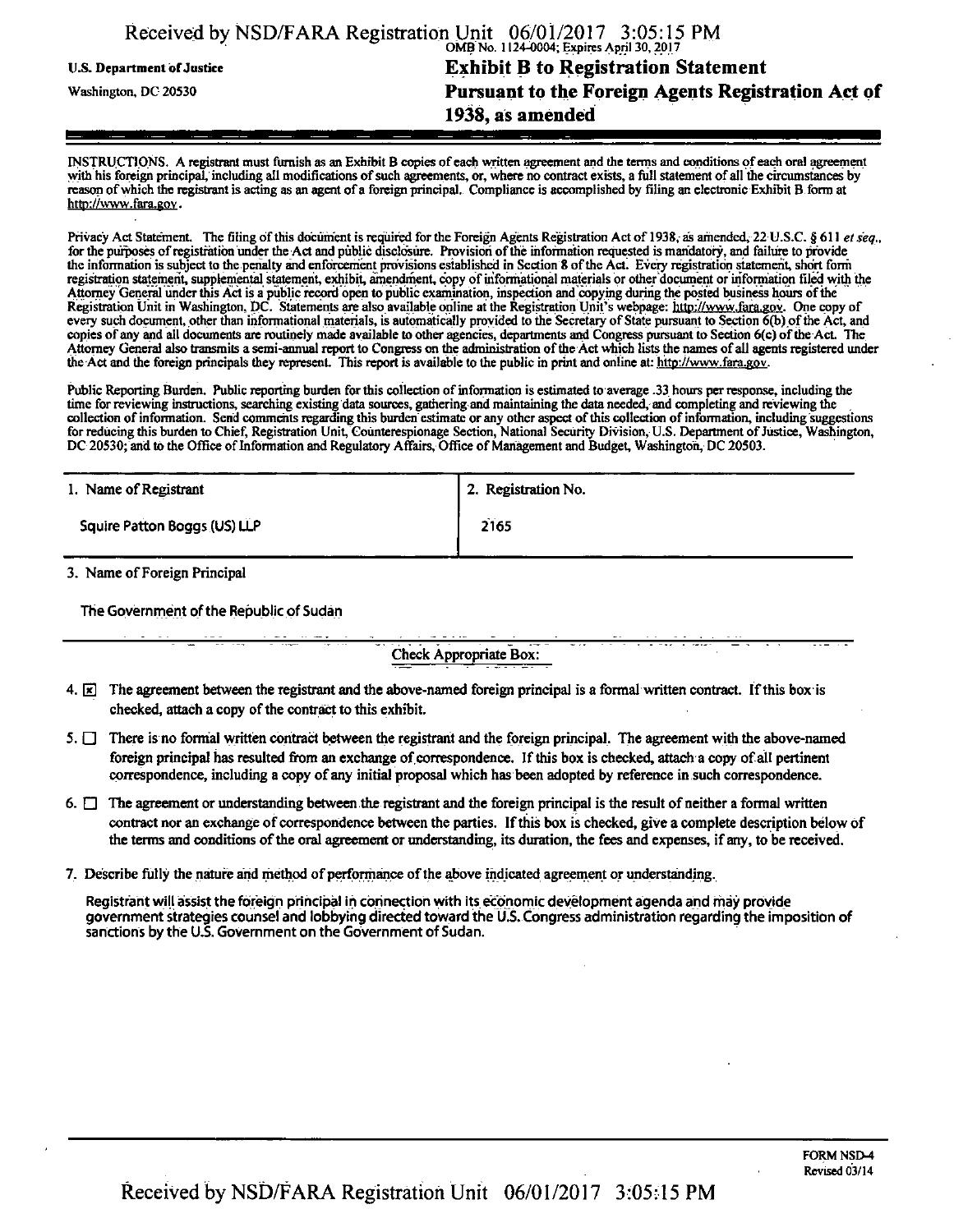8. Describe fully the activities the registrant engages in or proposes to engage in on behalf of the above foreign principal.

Some of Registrant's activities may include assisting the foreign principal in connection with its economic development agenda and providing government strategies counsel and lobbying directed toward the U.S. Congress administration regarding the imposition of sanctions by the U.S. Government on the Government of Sudan.

9. Will the activities on behalf of die above foreign principal include political activities as defined in Section l(o) of the Act and in the footnote below? Yes  $\overline{\mathbb{F}}$  No  $\Box$ 

If yes, describeiall such political activities indicating, among other things, the relations, interests or policies to be influenced together with the means to be employed to achieve this purpose.

Some of Registrant's activities may include assisting the foreign principal in connection with its economic development agenda and providing government strategies counsel and lobbying directed toward the U.S. Congress administration regarding the imposition of sanctions by the U.S. Government on the Government of Sudan.

## **EXECUTION**

In accordance with 28 U.S.C. § 1746, the undersigned swears or affirms under penalty of perjury that he/she has read the information set forth in this Exhibit B to the registration statement and that he/she is familiar with the contents thereof arid that such contents are in their entirety true and accurate to the best of his/her knowledge and belief.

| Date of Exhibit B | Name and Title                       | <b>Signature</b>                                                                                                                                                                    |        |
|-------------------|--------------------------------------|-------------------------------------------------------------------------------------------------------------------------------------------------------------------------------------|--------|
| 5/31/2017         | Edward J. Newberry, Managing Partner | Edward J. Newberry<br>/s.                                                                                                                                                           | $\sim$ |
|                   |                                      | Enchnote: "Dolitical activity," as defined in Region 1(o) of the Act means can extint ushed the person announce in believes will on that the person intends to in our way influence |        |

as defined in Section 1(0) of the Act, means any activity which the person engaging in believes will, or that the person intends to, in any way influence any agency or official of the Government of the United States or any section of the public within the United States with reference to formulating, adopting, or changing the domestic or foreign policies of the United States or with reference to the political or public interests, policies, or relations of a government of a foreign country or a foreign political party.

Received by NSD/FARA Registration Unit 06/01/2017 3:05:15 PM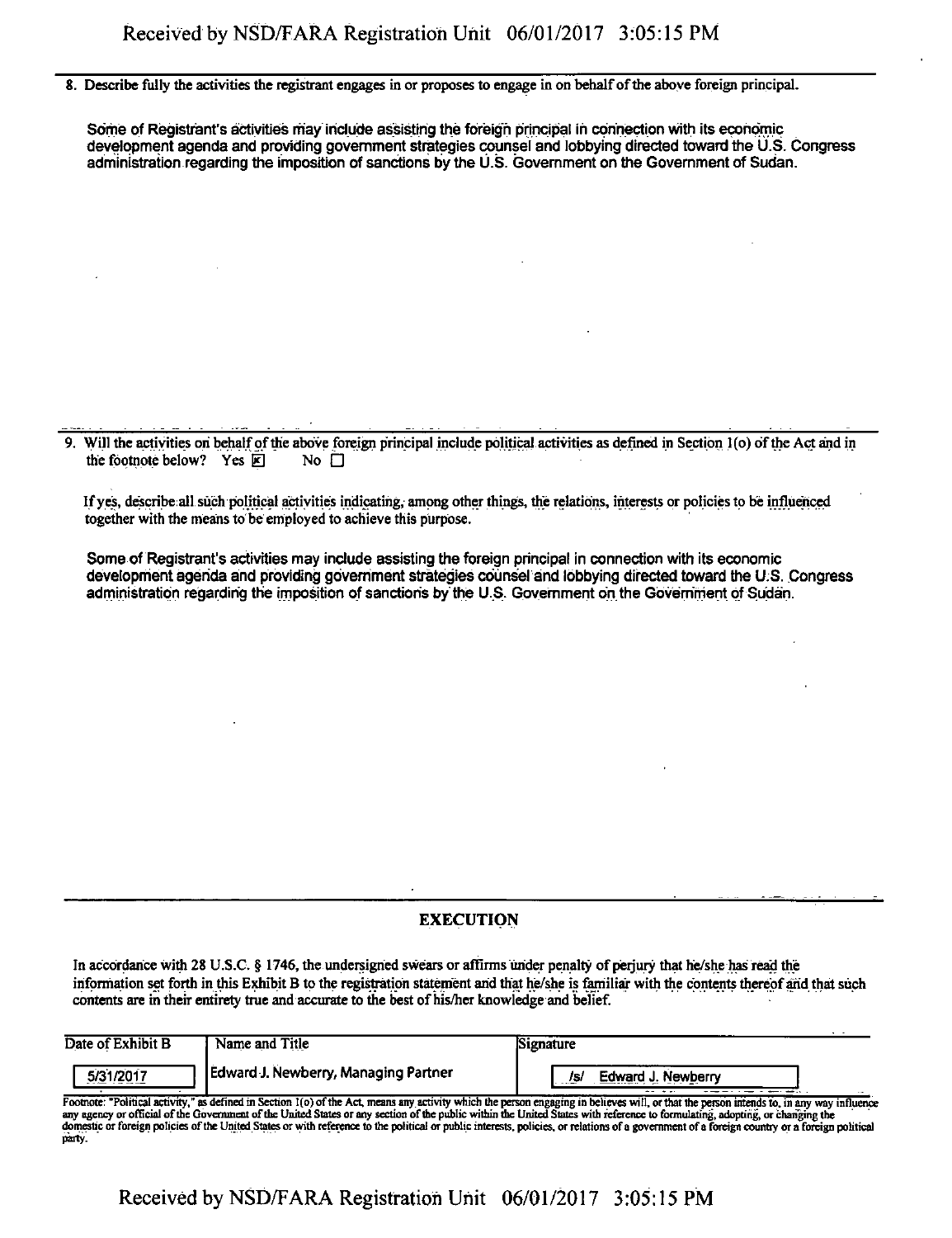Received by NSD/FARA Registration Unit 06/01/2017 3:05:15 PM

**SQUIRES)**  PATTON BUGGS

Squire Patton Boggs (US) LLP 2550 M Street, NW Washington, D.C. 20037

0 +1202 457 6000 F +1 202 457 6315 squirepattonboggs.com

W. Caffey Norman T +1 202 457 5270 Caffey. Nonnan@squirepb.com

## May 23, 2017

His Excellency Maowia Osman Khalid Ambassador Embassy of the Republic of Sudan to the United States - 2210 Massachusetts Avenue, N.W. Washington, D.C. 20008

## Re: Engagement of Squire Patton Boggs (US) LLP

Your Excellency:

On behalf of Squire Patton Boggs (US) LLP ("SPB"), thank you for the opportunity to represent the Government of the Republic of Sudan (the "Government") as part of the Government's economic development agenda. We understand'SPB's scope of work will include a program to: (i) avoid "snap back" of U.S. sanctions on Sudan pursuant to Executive Order 13781; and (ii) identify and implement strategies to improve Sudan's investment climate. SPB will execute a subcontractor agreement with a public relations firm that will assist SPB in its representation of the Government. This scope of work will require that SPB register under the U.S. Foreign Agent Registration Act.

A written engagement agreement is required or recommended by the law of professional ethics in the jurisdictions in which we practice law. The engagement agreement between us consists of this letter and the enclosed Standard Terms and Conditions of Engagement {"Standard Terms") (collectively, the "Engagement Agreement"). The Engagement Agreement is designed to address our responsibilities to each other and to outline for you certain important matters that are best established early as we form an attorney-client relationship with you in this matter.

The Engagement Agreement responds to requirements in the rules of professional ethics and is intended to achieve a better understanding between us. We request that you review the Engagement.Agreement carefully. By proceeding with this engagement you will be indicating to us that you have done so. It is important that you review and understand the terms of our relationship, such as the section on "Conflicts of Interest." For many of our clients from nations other than the United States, the section on "Conflicts of Interest" makes our agreement on conflicts similar if not identical to the ethics rules for lawyers in your country.

For this matter, we have agreed to a fixed monthly fee of US\$40,000 due and payable on the first business day of the month (the "Fee"), except for the first two months (totaling US\$80,000)

45 Offices in 21 Countries

Squire Patton Boggs (US) LLP is pan of the international legal practice Squire Patton Boggs, which operates worldwide through a number of separate legal entitles.

Please visit squirepattonboggs.com for more information. ia94899674/t/AMERiCAS ' ' '

Received by NSD/FARA Registration Unit 06/01/2017 3:05:15 PM